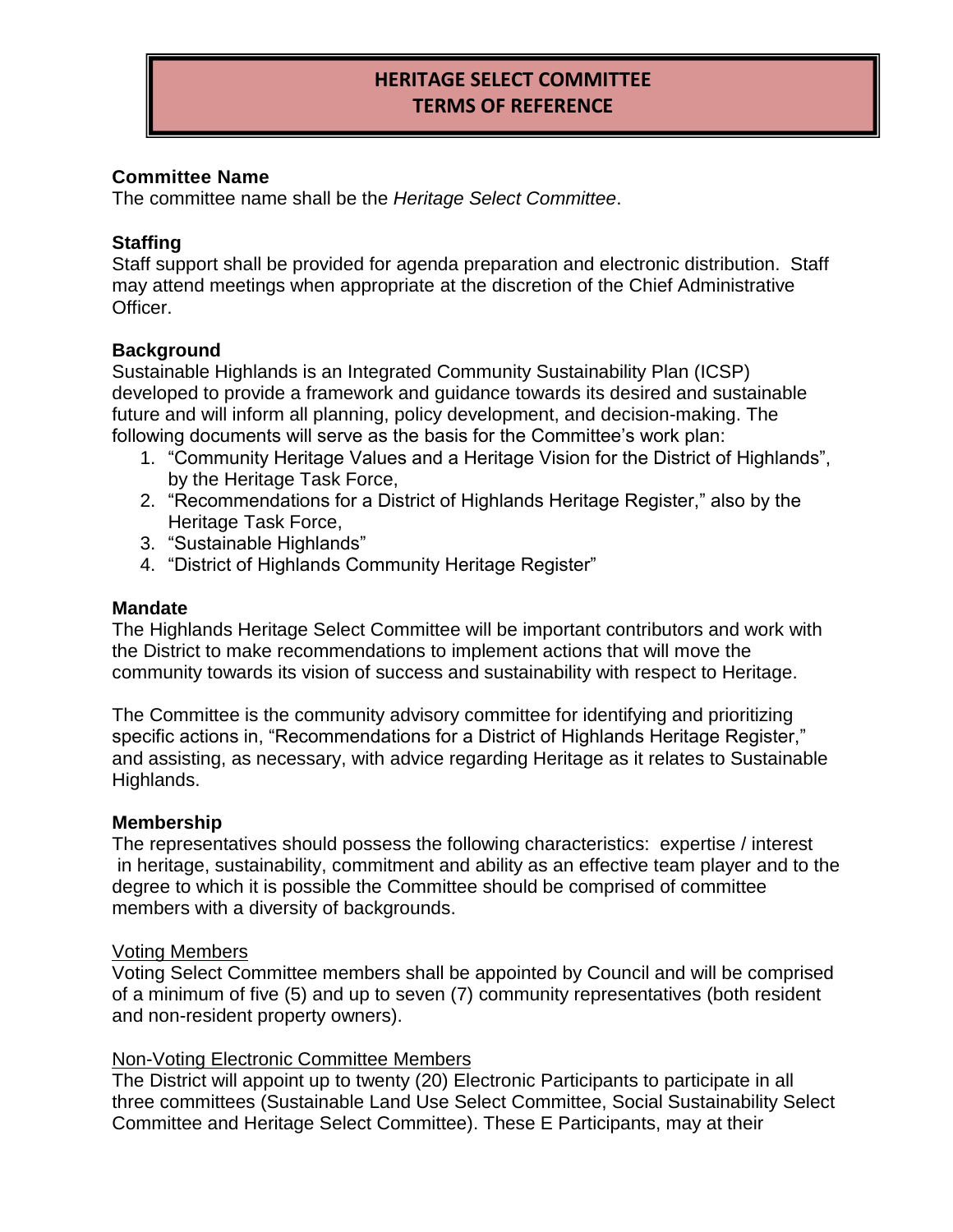discretion, provide input to the Committees on specific issues that the Committees are addressing. The E Participants will receive agendas and shall provide any comments they may wish to make to the Voting Committee for consideration at their meetings.

E-participants shall be appointed by Council and may wish to participate in all or only some of the items the committee is working on through email correspondence. Eparticipants shall report back via the Corporate Officer.

# Council Liaison

One appointed non-voting Council Liaison and an Alternate shall be appointed to the Select Committee.

# Term

Appointed Committee members shall serve a two year term.

#### **Attendance**

Members shall provide advance notification to the Chair if unavailable to attend scheduled meeting.

#### Agenda Preparation and Distribution

It is expected that agenda distribution will be paperless and all committee members will have a way of participating using an electronic device (if necessary committee members may pick up a paper copy at the District Office)

The agenda shall be prepared and distributed by District staff 10 days prior to the scheduled meeting

E-participants who wish to respond to any agenda item **must** have their comments to the Corporate Officer no later than 3 business days prior to the scheduled meeting in order for the Corporate Officer to circulate comments to Committee Members

# **Reporting Protocol**

Committee recommendations shall be forwarded to Council through Committee of the Whole by way of the office of the Chief Administrative Officer. Minutes and recommendations are forwarded to Council for receipt and approval respectively.

#### **Roles within the Committee**

Annually in January, the Committee shall elect a Chair and Vice Chair for meeting management and a Recording Secretary for taking minutes. No committee member shall serve more than two consecutive years as Chair.

# Specific Duties of the Chair

- Ensure that agenda information is provided to the Corporate Officer 10 days prior to the scheduled meeting date for agenda preparation and distribution
- Arrange and/ or cancel bookings of meeting place venue
- Ensure the Committee meeting has quorum
- Ensure members are kept on topic
- Provide all members with a reasonable opportunity to express their point of view